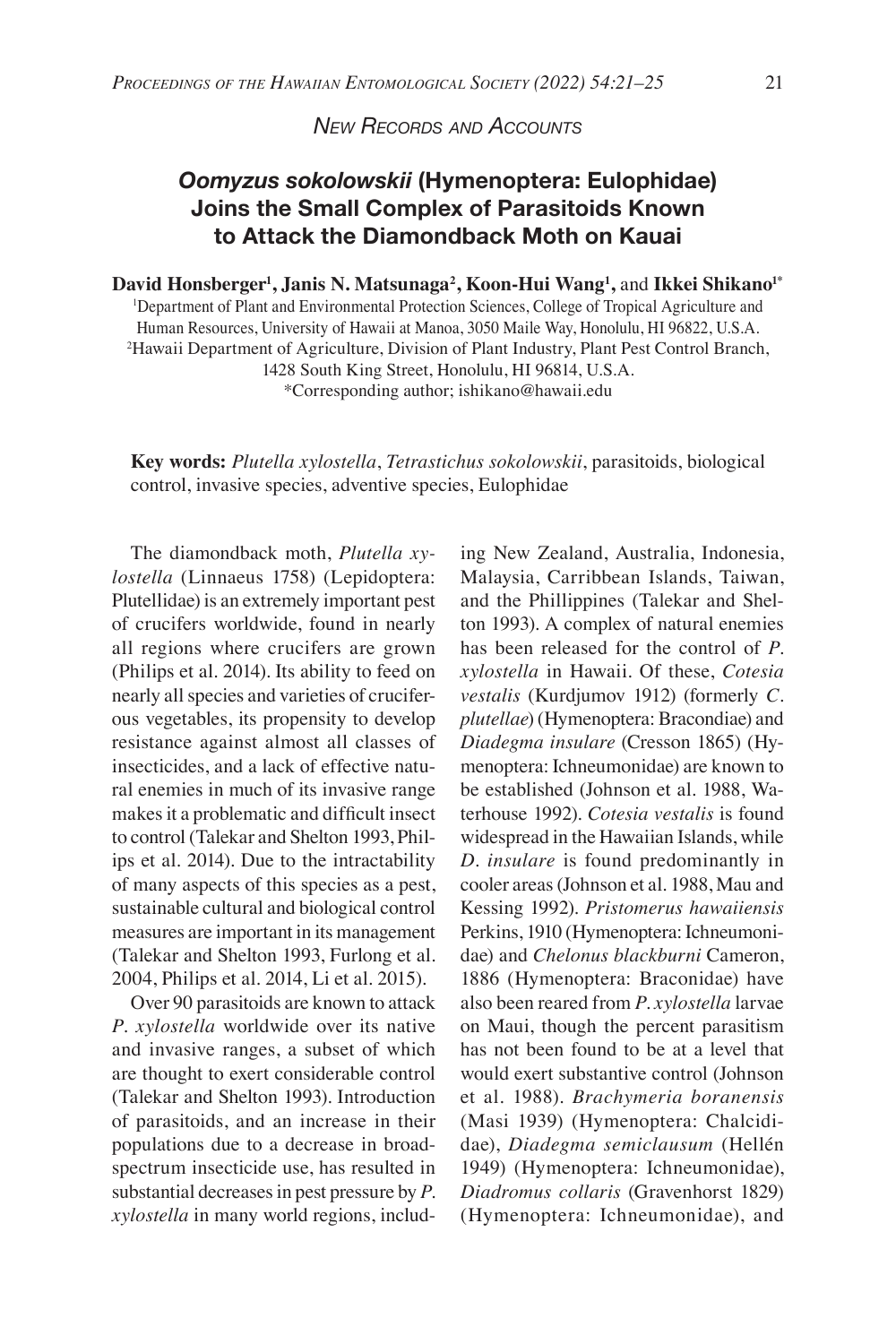*Trichogramma chilonis* (Ishii 1941) (Hymenoptera: Trichogrammatidae) were also introduced, but with the exception of *T. chilonis* are considered not to have established (Lai and Funasaki 1986, Waterhouse 1992). A *Tetrastichus* sp. nr. *sokolowskii* was also released but its relation to *P. xylostella* is unclear, and is discussed later. Here we report *Oomyzus sokolowskii* (Kurdjumov 1912) (Hymenoptera: Eulophidae), distinct from the released *T*. sp. nr. *sokolowskii*, emerging from a recent collection of *P. xylostella* pupae on Kauai, which is, as far as we are aware, the first record of this species in Hawaii.

Approximately 75 larvae and 30 pupae of *P. xylostella* were collected from kale (*Brassica oleracea* L. var. *acephala*) on a commercial farm in Kekaha, Kauai on 20 April, 2021. All *P. xylostella* pupae were placed together in a plastic jar. The *P. xylostella* larvae were reared on kale leaves in the laboratory until pupation, and these *P. xylostella* pupae were added to the plastic jar for adult emergence with the intent to collect *P. xylostella*  eggs. Upon emergence of the *P. xylostella* adults, we noticed at least 20 small wasps in the jar. Since only *P. xylostella* pupae were placed in the jar, the wasps must have emerged from the *P. xylostella* pupae. The number of *P. xylostella* pupae that were parasitized was not confirmed. Additionally, because of the small size of the wasps, many escaped from the jar when *P. xylostella* eggs were being collected. Therefore, the total number of wasps that emerged is unknown, and only four were collected for identification. The wasps were identified by DH, JNM, and Mohsen Ramadan (Hawaii Department of Agriculture, Plant Pest Control Branch) as *Oomyzus sokolowskii*, a known parasitoid of *P. xylostella*. Voucher specimens (3♀, 1♂) were slide mounted and deposited in the Hawaii Department of Agriculture

(HDOA) Insect Collection. *O. sokolowskii* can be distinguished within the Eulophidae subfamily Tetrastichinae by the following combination of characters (Kurdjumov 1912, Graham 1991, LaSalle 1994, Gibson et al. 1997).

**Head**: female with three non-claval funicular segments, these segments subquadrate, first funicular segment slightly shorter than pedicel, three-segmented clava slightly greater than two times as long as wide, scape not reaching anterior ocellus; malar sulcus mostly straight, only weakly curved; clypeal margin bidentate; POL/OOL slightly greater than two; male antennae with basal whorls of setae that extend beyond the end of their respective segments.

**Mesosoma**: propodeum with plicae weak, and not forking posteriorly; midline of mesoscutum at least partially present but weak; scutellum with distance between sublateral lines subequal to distance between sublateral lines and submedial lines; two or three adnotaular setae; hind coxae smooth dorsally; submarginal vein with one longer dorsal seta, though some populations are reported to have individuals with two setae; first segment of mid and hind tarsi slightly shorter or subequal to second.

**Metasoma**: female gaster short ovate.

**Coloration**: female as in Fig. 1, male of similar coloration.

*O. sokolowskii* was formerly placed in the genus *Tetrastichus (*Haliday 1844), and records show that a *Tetrastichus* sp. nr. *sokolowskii* was released on the Hawaiian Islands of Hawaii, Maui, Oahu, and Kauai for control of *P. xylostella* in 1953 (Weber 1954, 1955). Comparison with voucher specimens presumably from the release, however, indicate that this released species was not the same as the *O. sokolowskii* found and reported here, and two individual specimens identified as *T*. sp. nr. *sokolowskii* and matching the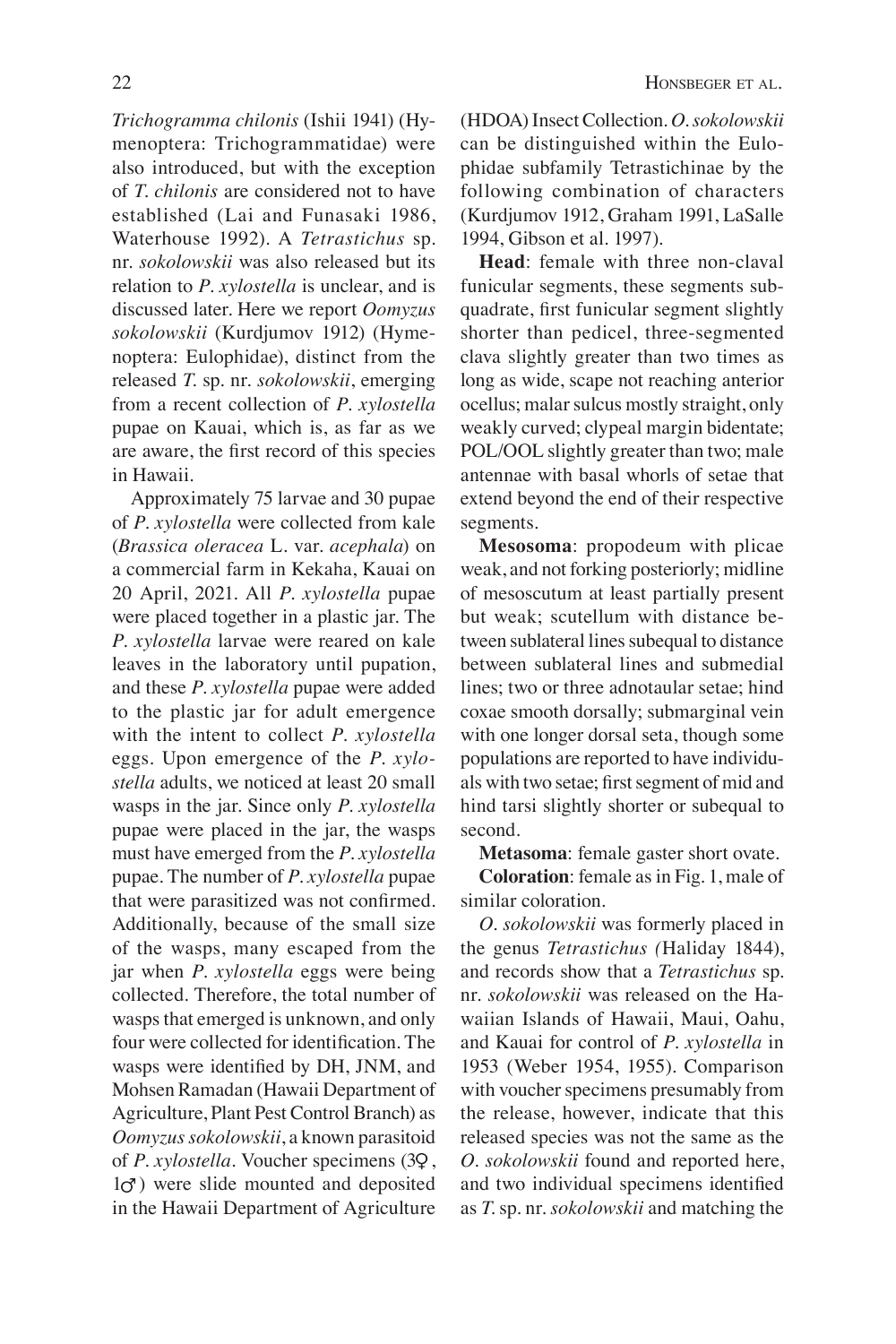

**Figure 1.** *Oomyzus sokolowskii* reared from *Plutella xylostella* larvae on kale from Kauai. Female habitus lateral (**a**) and dorsal (**b**) view.

voucher specimens from the 1953 release were reared from the beet webworm moth, *Spoladea recurvalis* (Fabricius, 1775) (Lepioptera: Crambidae) eggs in Maui in 1983, the only known record of this species since the time of its release (JNM, HDOA Insect Collection). A search of the Bernice Pauahi Bishop Museum Entomology Collection and the University of Hawaii Insect Museum did not yield additional vouchers from the 1953 release. Thus, the specimens of *O. sokolowskii* collected from *P. xylostella*  larvae reported here represent the first record of this species in the Hawaiian Islands, and imply that *O. sokolowskii* is adventive or, possibly naturalized, and an unintentional arrival.

*O. sokolowskii* is a gregarious larvalpupal koinobiont parasitoid of *P. xylostella* that has been introduced to much of the world as a biological control agent, with a wide variation in levels of success of establisment and subsequent control (Waterhouse and Norris 1987, Waterhouse 1992, Talekar and Shelton 1993). It appears that this parasitoid is a serendipitous biocontrol

agent in Hawaii, though the level of control it provides is currently unclear. Parasitism of *P. xylostella* should be monitored through the collection of larvae and pupae to determine its abundance and distribution in Hawaii. *O. sokolowskii* is thought to be particularly effective against *P. xylostella* in areas with high temperatures (Talekar and Hu 1996). Insecticides are known to severely affect parasitoids of *P. xylostella*, and agricultural practices that emphasize cultural and biological control instead of chemical approaches could be expected to increase their numbers and biological control potential (Talekar and Shelton 1993, Cordero et al. 2007, Philips et al*.* 2014).

In addition to being a primary parasitoid of *P. xylostella*, *O. sokolowskii* is a facultative hyperparasitoid of late instar *C. vestalis* larvae within *P. xylostella* larvae (Waterhouse and Norris 1987, Liu et al. 2000, Mahmood et al. 2003, Shi and Liu 2003). *O. sokolowskii* has also been shown in laboratory studies to attempt multiparasitim on *P. xylostella* larvae already parasitized by *C. vestalis*. In such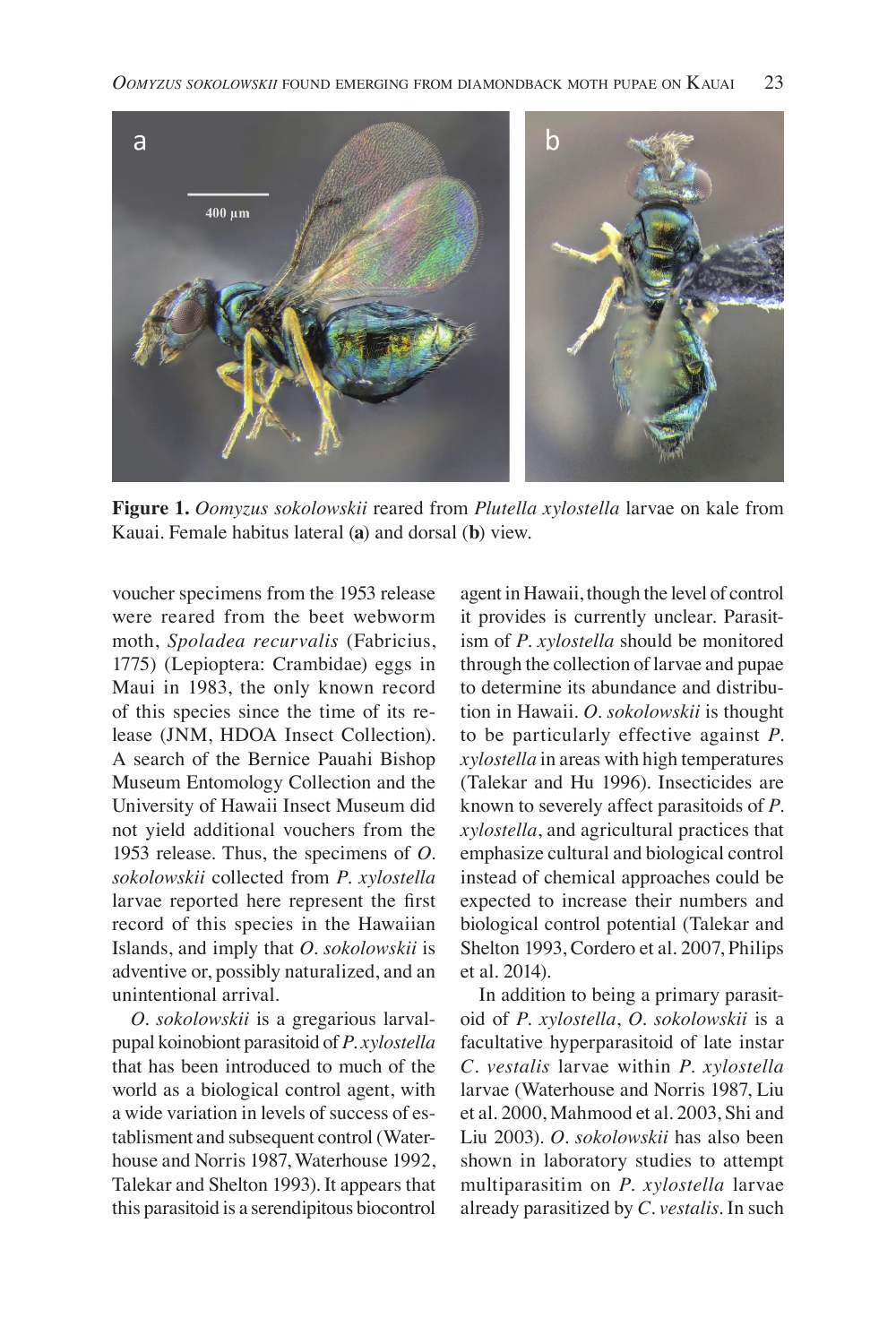circumstances, *O. sokolowskii* larvae are nearly exclusively outcompeted by *C. vestalis*, while emergence of *C. vestalis* is largely unaffected (Mahmood et al. 2003, Shi and Liu 2003, Bai et al. 2010). Liu et al. (2000) found a negative correlation in parasitism rates between the two species and suggested there may be a competitive relationship. Whether the two species are competitive or complementary in Hawaii and how their interaction affects overall parasitism rates in different habitats would be an interesting topic for future study. Waterhouse and Norris (1987) predicted that these two species will act complementarily, citing a population ecological modeling study by May and

Hassell (1981) that shows the effect of a facultative hyperparasitoid is essentially equivalent to an additional primary parasitoid that outcompetes its host in cases of multiparasitism.

As an unintentional arrival for which no host specificity testing was carried out, it is unknown whether *O. sokolowskii* may be attacking or persisting on other species. *O. sokolowskii* has largely been reported as a parasitoid of *P. xylostella* or as a hyperparasitoid of *C. vestalis* within *P. xylostella*, but one study also reports its parasitism of *Pieris brassicae* (Linnaeus 1758) (Lepidoptera: Pieridae), the cabbage butterfly, in India (Lal and Chandra 1976), and there are also reports of parasitism of *Plutella* sp. of unclear identity (De Santis 1989, Noyes 2019). There are three known Hawaiian endemic *Plutella* spp., two of which use the endemic coastal plant *Capparis sandwichiana* DC. as their host (Robinson and Sattler 2001). Parasitism of these endemic *Plutella* spp. by *O. sokolowskii* is not known, but it is possible they may act as alternative hosts. Discovery of the presence of *O. sokolowskii* in Hawaii is welcome news for growers of cruciferous vegetables, as it joins *C. vestalis* and *D. insulare* as

the complex of parasitoids known to act against the diamondback moth in the Hawaiian Islands.

### **Acknowledgments**

We thank Roshan Manandhar of CTAHR for assistance with collection of diamondback moth larvae and Mohsen Ramadan of HDOA for his guidance with parasitoid identification and insightful comments on an earlier version of the manuscript. Keith Arakaki and Neal Evenhuis of the Bernice Pauahi Bishop Museum are also thanked for supporting access to the entomology collection and for their assistance searching for specimens.

#### **Literature Cited**

- **Bai, S.F., X. Li, X.X. Chen, J.A. Cheng,** and **J.H. He**. 2010. Interspecific competition between two endoparasitoids *Cotesia vestalis* (Hymenoptera: Braconidae) and *Oomyzus sokolowskii* (Hymenoptera: Eulophidae. Archives of Insect Biochemistry and Physiology. 76(3):156–167.
- **Cordero, R.J.**, **J.R. Bloomquist**, and **T.P. Kuhar**. 2007. Susecptibility of two diamondback moth parastioids, *Diadegma insulare* (Cresson) (Hymenoptera; Ichneumonidae) and *Oomyzus sokolowskii* (Kurdjumov) (Hymenoptera; Eulophidae), to selected commercial insecticides. Biological Control. 42: 48–54.
- **De Santis, L.** 1989. Catálogo de los himenópteros calcidoideos (Hymenoptera) al sur de los Estados Unidos, segundo suplemento. Acta Entomológica Chilena. 15: 9–90
- **Furlong, M.J., Z.H. Shi, Y.Q. Liu, S.J. Guo, Y.B. Lu, S.S. Liu,** and **M.P. Zalucki**. 2004. Experimental analysis of the influence of pest management practice on the efficacy of an endemic arthropod natural enemy complex of the diamondback moth. Journal of Economic Entomology. 97(6):1814–1827.
- **Gibson G.A.P, J.T. Huber,** and **J.B. Woolley** (eds.). 1997. Annotated keys to the genera of nearctic Chalcidoidea (Hymenoptera). Ottawa: NRC Research Press. 794p.
- **Graham M.W.R. de V.** 1991. A reclassification of the European Tetrastichinae (Hymenop-